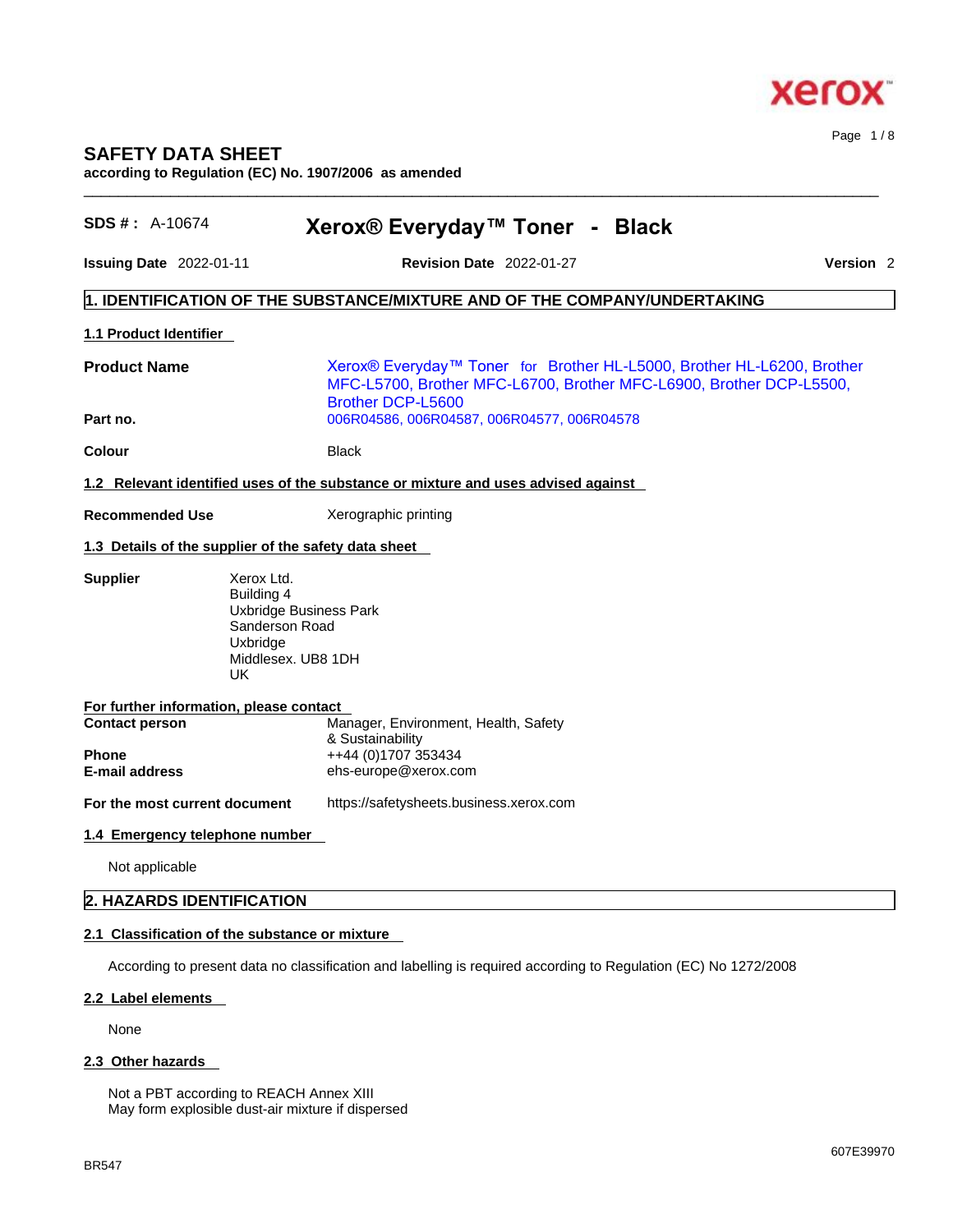$\_$  ,  $\_$  ,  $\_$  ,  $\_$  ,  $\_$  ,  $\_$  ,  $\_$  ,  $\_$  ,  $\_$  ,  $\_$  ,  $\_$  ,  $\_$  ,  $\_$  ,  $\_$  ,  $\_$  ,  $\_$  ,  $\_$  ,  $\_$  ,  $\_$  ,  $\_$  ,  $\_$  ,  $\_$  ,  $\_$  ,  $\_$  ,  $\_$  ,  $\_$  ,  $\_$  ,  $\_$  ,  $\_$  ,  $\_$  ,  $\_$  ,  $\_$  ,  $\_$  ,  $\_$  ,  $\_$  ,  $\_$  ,  $\_$  , Page 2 / 8

ĸ

**xero** 

# **SDS # :** A-10674 **Xerox® Everyday™ Toner - Black**

 $\_$  ,  $\_$  ,  $\_$  ,  $\_$  ,  $\_$  ,  $\_$  ,  $\_$  ,  $\_$  ,  $\_$  ,  $\_$  ,  $\_$  ,  $\_$  ,  $\_$  ,  $\_$  ,  $\_$  ,  $\_$  ,  $\_$  ,  $\_$  ,  $\_$  ,  $\_$  ,  $\_$  ,  $\_$  ,  $\_$  ,  $\_$  ,  $\_$  ,  $\_$  ,  $\_$  ,  $\_$  ,  $\_$  ,  $\_$  ,  $\_$  ,  $\_$  ,  $\_$  ,  $\_$  ,  $\_$  ,  $\_$  ,  $\_$  ,

**Issuing Date** 2022-01-11 **Revision Date** 2022-01-27 **Version** 2

# **3. COMPOSITION/INFORMATION ON INGREDIENTS**

#### **3.2 Mixtures**

| <b>Chemical Name</b>       | Weight % | <b>CAS No.</b> | <b>EC-No</b> | <b>Classification (Reg.)</b> | Hazard            | <b>REACH Registration</b> |
|----------------------------|----------|----------------|--------------|------------------------------|-------------------|---------------------------|
|                            |          |                |              | 1272/2008)                   | <b>Statements</b> | <b>Number</b>             |
| Styrene/acrylate copolymer | 70-80    | 25767-47-9     | Not listed   | $- -$                        | $- -$             | $- -$                     |
| Polypropylene wax          | 5-15     | 9003-07-0      | Not listed   | $- -$                        | $- -$             | $- -$                     |
| Carbon black               | $3 - 10$ | 1333-86-4      | 215-609-9    | $- -$                        | $-1$              | 01-2119384822-32-0065     |
| Amorphous silica           |          | 7631-86-9      | 231-545-4    | $- -$                        | $\sim$ $\sim$     | $- -$                     |

#### **Note**

"--" indicates no classification or hazard statements apply.

Components marked as "Not Listed" are exempt from registration.

Where no REACH registration number is listed, it is considered confidential to the Only Representative.

## **4. FIRST AID MEASURES**

#### **4.1 Description of first aid measures**

| <b>General advice</b>             | For external use only. When symptoms persist or in all cases of doubt seek medical advice.<br>Show this safety data sheet to the doctor in attendance. |
|-----------------------------------|--------------------------------------------------------------------------------------------------------------------------------------------------------|
| Eye contact                       | Immediately flush with plenty of water. After initial flushing, remove any contact lenses and                                                          |
|                                   | continue flushing for at least 15 minutes                                                                                                              |
| <b>Skin contact</b>               | Wash skin with soap and water                                                                                                                          |
| <b>Inhalation</b>                 | Move to fresh air                                                                                                                                      |
| Ingestion                         | Rinse mouth with water and afterwards drink plenty of water or milk                                                                                    |
| Acute toxicity                    | 4.2 Most important symptoms and effects, both acute and delayed                                                                                        |
| Eyes                              | No known effect                                                                                                                                        |
| <b>Skin</b>                       | No known effect                                                                                                                                        |
| <b>Inhalation</b>                 | No known effect                                                                                                                                        |
| Ingestion                         | No known effect                                                                                                                                        |
| <b>Chronic effects</b>            |                                                                                                                                                        |
| <b>Chronic toxicity</b>           | No known effects under normal use conditions                                                                                                           |
| <b>Main symptoms</b>              | Overexposure may cause:                                                                                                                                |
|                                   | mild respiratory irritation similar to nuisance dust.                                                                                                  |
|                                   | 4.3 Indication of immediate medical attention and special treatment needed                                                                             |
| <b>Protection of first-aiders</b> | No special protective equipment required                                                                                                               |
| Notes to physician                | Treat symptomatically                                                                                                                                  |

# **5. FIREFIGHTING MEASURES**

#### **5.1 Extinguishing media**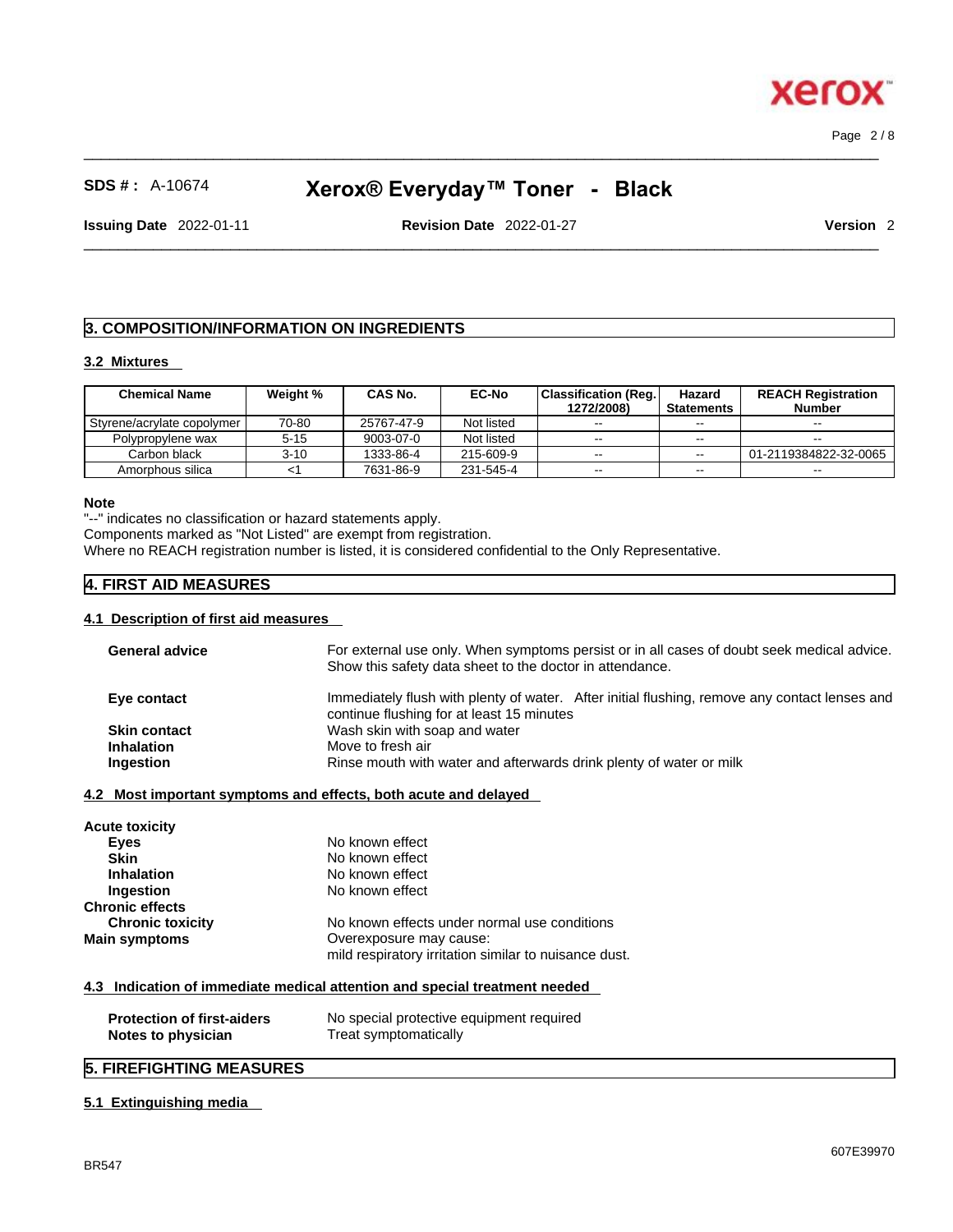

Page 3 / 8

# **SDS # :** A-10674 **Xerox® Everyday™ Toner - Black**

 $\_$  ,  $\_$  ,  $\_$  ,  $\_$  ,  $\_$  ,  $\_$  ,  $\_$  ,  $\_$  ,  $\_$  ,  $\_$  ,  $\_$  ,  $\_$  ,  $\_$  ,  $\_$  ,  $\_$  ,  $\_$  ,  $\_$  ,  $\_$  ,  $\_$  ,  $\_$  ,  $\_$  ,  $\_$  ,  $\_$  ,  $\_$  ,  $\_$  ,  $\_$  ,  $\_$  ,  $\_$  ,  $\_$  ,  $\_$  ,  $\_$  ,  $\_$  ,  $\_$  ,  $\_$  ,  $\_$  ,  $\_$  ,  $\_$  ,

**Issuing Date** 2022-01-11 **Revision Date** 2022-01-27 **Version** 2

 $\_$  ,  $\_$  ,  $\_$  ,  $\_$  ,  $\_$  ,  $\_$  ,  $\_$  ,  $\_$  ,  $\_$  ,  $\_$  ,  $\_$  ,  $\_$  ,  $\_$  ,  $\_$  ,  $\_$  ,  $\_$  ,  $\_$  ,  $\_$  ,  $\_$  ,  $\_$  ,  $\_$  ,  $\_$  ,  $\_$  ,  $\_$  ,  $\_$  ,  $\_$  ,  $\_$  ,  $\_$  ,  $\_$  ,  $\_$  ,  $\_$  ,  $\_$  ,  $\_$  ,  $\_$  ,  $\_$  ,  $\_$  ,  $\_$  ,

**Suitable extinguishing media** Use water spray or fog; do not use straight streams, Foam

**Unsuitable extinguishing media** Do not use a solid water stream as it may scatterand spread fire

#### **5.2 Special hazards arising from the substance or mixture**

Fine dust dispersed in air, in sufficient concentrations, and in the presence of an ignition source is a potential dust explosion hazard

#### **Hazardous combustion products**

Hazardous decomposition products due to incomplete combustion. Carbon oxides Nitrogen oxides (NOx)

#### **5.3 Advice for fire-fighters**

In the event of fire and/or explosion do not breathe fumes. Wear fire/flame resistant/retardant clothing. Use self-contained pressure-demand breathing apparatus if needed to prevent exposure to smoke or airborne toxins. Wear self-contained breathing apparatus and protective suit.

#### **Other information**

| Flammability | Not flammable  |
|--------------|----------------|
| Flash point  | Not applicable |

#### **6. ACCIDENTAL RELEASE MEASURES**

#### **6.1 Personal precautions, protective equipment and emergency procedures**

Avoid breathing dust

#### **6.2 Environmental precautions**

Although toner is not an aquatic toxin, microplastics may be a physical hazard to aquatic life and should not be allowed to enter drains, sewers, or waterways

#### **6.3 Methods and material for containment and cleaning up**

| <b>Methods for containment</b> | Prevent dust cloud                                                                |  |
|--------------------------------|-----------------------------------------------------------------------------------|--|
| Methods for cleaning up        | Use a vacuum cleaner to remove excess, then wash with COLD water. Hot water fuses |  |
|                                | the toner making it difficult to remove                                           |  |

#### **6.4 Reference to other sections**

See section 12 for additional ecological information See Section 13 for additional information

## **7. HANDLING AND STORAGE**

#### **7.1 Precautions for safe handling**

Handle in accordance with good industrial hygiene and safety practice, Avoid dust accumulation in enclosed space, Prevent dust cloud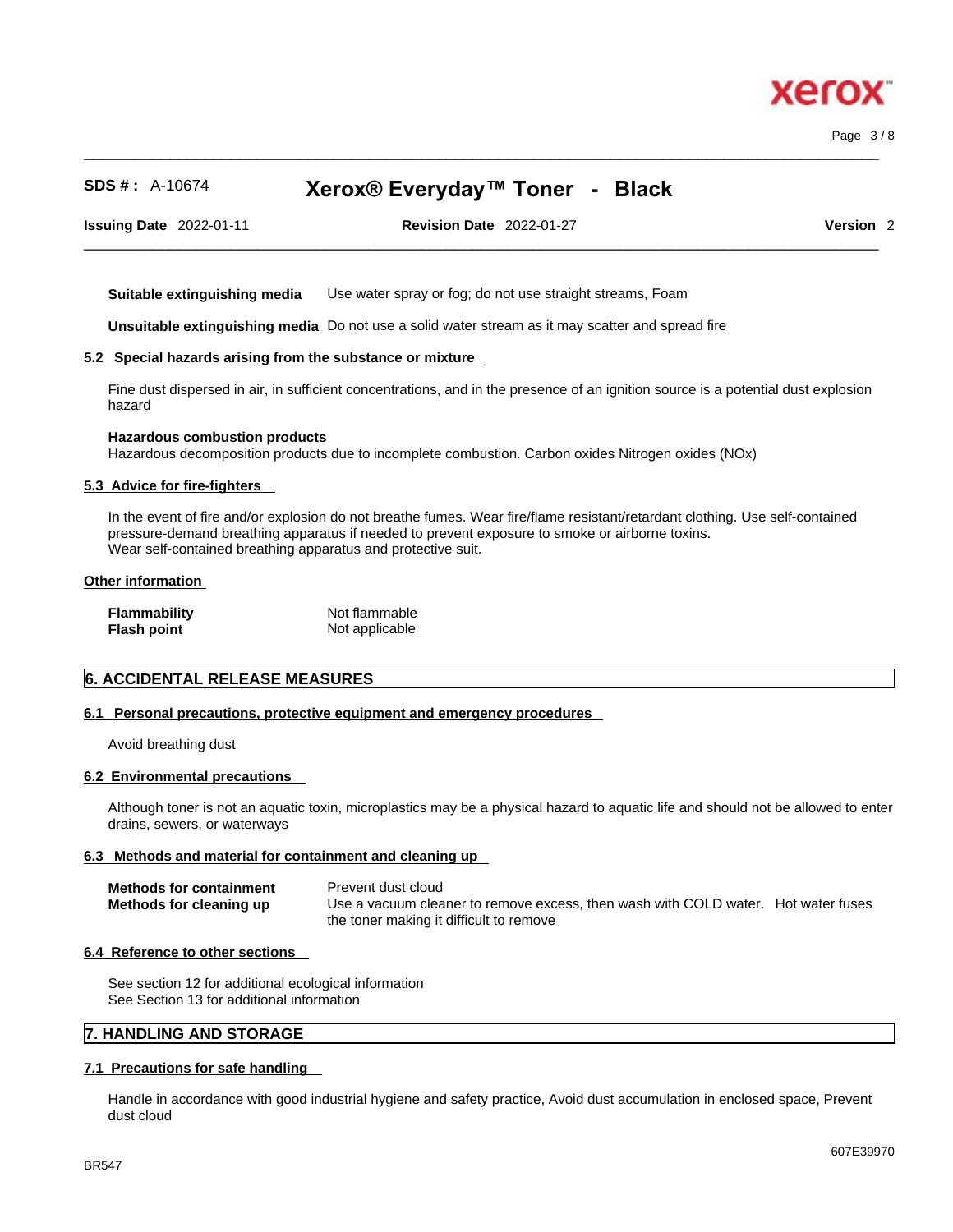$\_$  ,  $\_$  ,  $\_$  ,  $\_$  ,  $\_$  ,  $\_$  ,  $\_$  ,  $\_$  ,  $\_$  ,  $\_$  ,  $\_$  ,  $\_$  ,  $\_$  ,  $\_$  ,  $\_$  ,  $\_$  ,  $\_$  ,  $\_$  ,  $\_$  ,  $\_$  ,  $\_$  ,  $\_$  ,  $\_$  ,  $\_$  ,  $\_$  ,  $\_$  ,  $\_$  ,  $\_$  ,  $\_$  ,  $\_$  ,  $\_$  ,  $\_$  ,  $\_$  ,  $\_$  ,  $\_$  ,  $\_$  ,  $\_$  , **SDS # :** A-10674 **Xerox® Everyday™ Toner - Black**

 $\_$  ,  $\_$  ,  $\_$  ,  $\_$  ,  $\_$  ,  $\_$  ,  $\_$  ,  $\_$  ,  $\_$  ,  $\_$  ,  $\_$  ,  $\_$  ,  $\_$  ,  $\_$  ,  $\_$  ,  $\_$  ,  $\_$  ,  $\_$  ,  $\_$  ,  $\_$  ,  $\_$  ,  $\_$  ,  $\_$  ,  $\_$  ,  $\_$  ,  $\_$  ,  $\_$  ,  $\_$  ,  $\_$  ,  $\_$  ,  $\_$  ,  $\_$  ,  $\_$  ,  $\_$  ,  $\_$  ,  $\_$  ,  $\_$  ,

**Issuing Date** 2022-01-11 **Revision Date** 2022-01-27 **Version** 2

#### **7.2 Conditions for safe storage, including any incompatibilities**

**Hygiene measures** None under normal use conditions

Keep container tightly closed in a dry and well-ventilated place, Store at room temperature

#### **7.3 Specific end uses**

Xerographic printing

# **8. EXPOSURE CONTROLS/PERSONAL PROTECTION**

#### **8.1 Control parameters**

| <b>Xerox Exposure Limit</b><br><b>Xerox Exposure Limit</b>                                                                           | 2.5 mg/m <sup>3</sup> (total dust)<br>0.4 mg/m $3$ (respirable dust)                                                                                                                                         |
|--------------------------------------------------------------------------------------------------------------------------------------|--------------------------------------------------------------------------------------------------------------------------------------------------------------------------------------------------------------|
| 8.2 Exposure controls                                                                                                                |                                                                                                                                                                                                              |
| <b>Engineering measures</b>                                                                                                          | None under normal use conditions                                                                                                                                                                             |
| Personal protective equipment                                                                                                        |                                                                                                                                                                                                              |
| Eye/face protection<br><b>Hand protection</b><br>Skin and body protection<br><b>Respiratory protection</b><br><b>Thermal hazards</b> | No special protective equipment required<br>No special protective equipment required<br>No special protective equipment required<br>No special protective equipment required<br>None under normal processing |
| <b>Environmental Exposure Controls</b><br><b>Environmental Exposure</b><br><b>Controls</b>                                           | Keep out of drains, sewers, ditches and waterways                                                                                                                                                            |

#### **9. PHYSICAL AND CHEMICAL PROPERTIES**

## **9.1 Information on basic physical and chemical properties**

| Appearance<br><b>Physical state</b><br>Colour                                            | Powder<br>Solid<br><b>Black</b> |                                                          | Odour<br>Odour threshold<br>рH | Faint<br>Not applicable<br>Not applicable |  |
|------------------------------------------------------------------------------------------|---------------------------------|----------------------------------------------------------|--------------------------------|-------------------------------------------|--|
| <b>Flash point</b>                                                                       |                                 | Not applicable                                           |                                |                                           |  |
| <b>Melting / Freezing Point</b><br><b>Boiling point/boiling range</b><br>Softening point |                                 | Not applicable<br>Not applicable<br>49 - 60 $^{\circ}$ C | 120 - 140 $\degree$ F          |                                           |  |
| <b>Evaporation rate</b><br><b>Flammability</b><br><b>Flammability Limits in Air</b>      |                                 | Not applicable<br>Not flammable<br>Not applicable        |                                |                                           |  |
| <b>Explosive Limits</b>                                                                  |                                 | No data available                                        |                                |                                           |  |



Page 4 / 8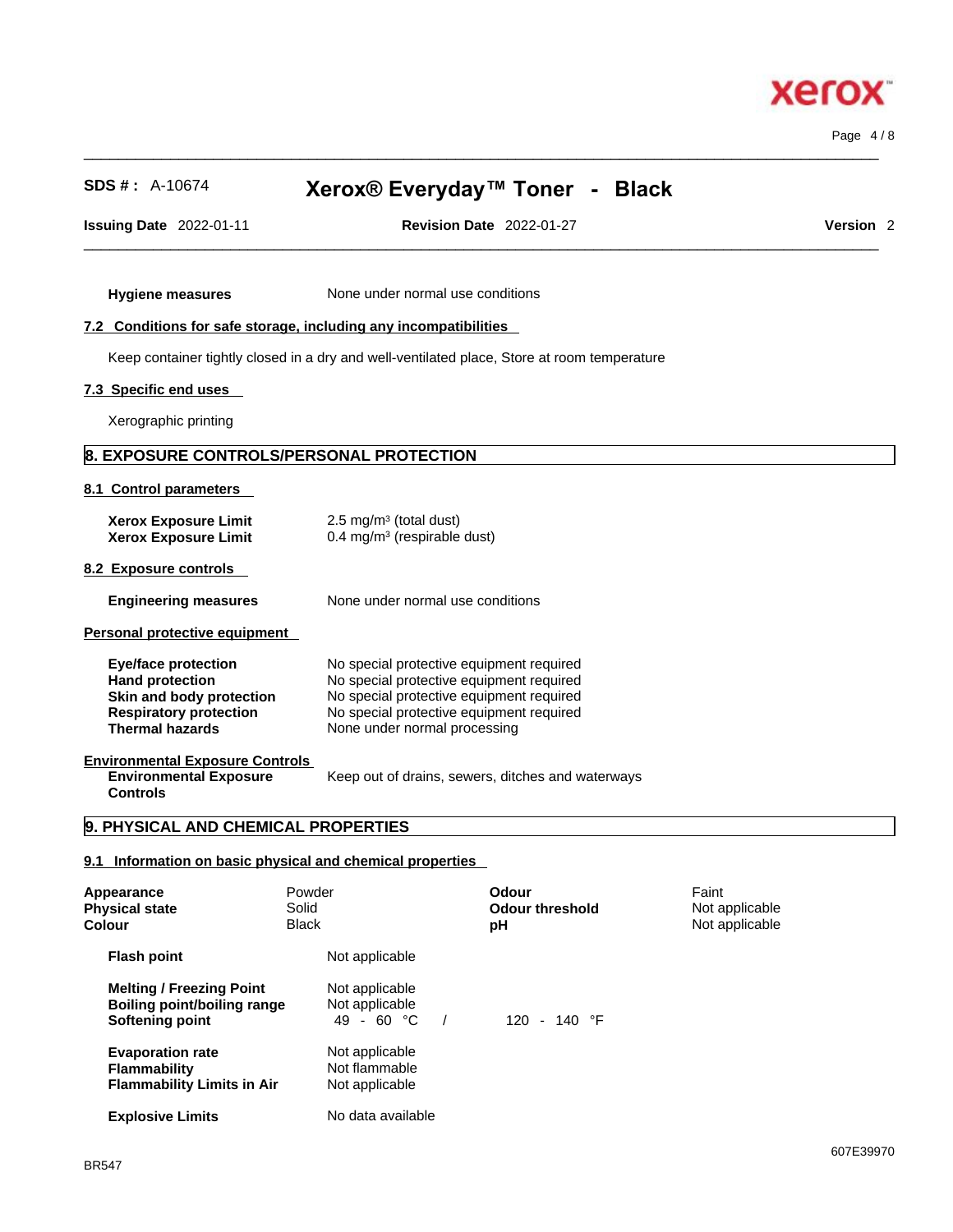Page 5 / 8

**xero** 

# **SDS # :** A-10674 **Xerox® Everyday™ Toner - Black**

 $\_$  ,  $\_$  ,  $\_$  ,  $\_$  ,  $\_$  ,  $\_$  ,  $\_$  ,  $\_$  ,  $\_$  ,  $\_$  ,  $\_$  ,  $\_$  ,  $\_$  ,  $\_$  ,  $\_$  ,  $\_$  ,  $\_$  ,  $\_$  ,  $\_$  ,  $\_$  ,  $\_$  ,  $\_$  ,  $\_$  ,  $\_$  ,  $\_$  ,  $\_$  ,  $\_$  ,  $\_$  ,  $\_$  ,  $\_$  ,  $\_$  ,  $\_$  ,  $\_$  ,  $\_$  ,  $\_$  ,  $\_$  ,  $\_$  ,

**Issuing Date** 2022-01-11 **Revision Date** 2022-01-27 **Version** 2

 $\_$  ,  $\_$  ,  $\_$  ,  $\_$  ,  $\_$  ,  $\_$  ,  $\_$  ,  $\_$  ,  $\_$  ,  $\_$  ,  $\_$  ,  $\_$  ,  $\_$  ,  $\_$  ,  $\_$  ,  $\_$  ,  $\_$  ,  $\_$  ,  $\_$  ,  $\_$  ,  $\_$  ,  $\_$  ,  $\_$  ,  $\_$  ,  $\_$  ,  $\_$  ,  $\_$  ,  $\_$  ,  $\_$  ,  $\_$  ,  $\_$  ,  $\_$  ,  $\_$  ,  $\_$  ,  $\_$  ,  $\_$  ,  $\_$  ,

| Vapour pressure<br>Vapour density<br><b>Specific gravity</b><br><b>Water solubility</b><br><b>Partition coefficient</b><br><b>Autoignition temperature</b><br>Decomposition temperature<br>Viscosity | Not applicable<br>Not applicable<br>1 - 2<br><b>Negligible</b><br>Not applicable<br>Not applicable<br>Not determined<br>Not applicable      |
|------------------------------------------------------------------------------------------------------------------------------------------------------------------------------------------------------|---------------------------------------------------------------------------------------------------------------------------------------------|
| <b>Explosive properties</b>                                                                                                                                                                          | Fine dust dispersed in air, in sufficient concentrations, and in the presence of an ignition<br>source is a potential dust explosion hazard |
| <b>Oxidising properties</b>                                                                                                                                                                          | Not applicable                                                                                                                              |

#### **9.2 Other information**

None

# **10. STABILITY AND REACTIVITY**

#### **10.1 Reactivity**

No dangerous reaction known under conditions of normal use

#### **10.2 Chemical stability**

Stable under normal conditions

#### **10.3 Possibility of hazardous reactions**

| <b>Hazardous reactions</b> | None under normal processing            |
|----------------------------|-----------------------------------------|
| Hazardous polymerisation   | Hazardous polymerisation does not occur |

#### **10.4 Conditions to avoid**

Prevent dust cloud, Fine dust dispersed in air, in sufficient concentrations, and in the presence of an ignition source is a potential dust explosion hazard

#### **10.5 Incompatible Materials**

None

#### **10.6 Hazardous decomposition products**

None under normal use

# **11. TOXICOLOGICAL INFORMATION**

*The toxicity data noted below is based on the test results of similar reprographic materials.* 

# **11.1 Information on toxicological effects**

**Acute toxicity**

*Product Information* .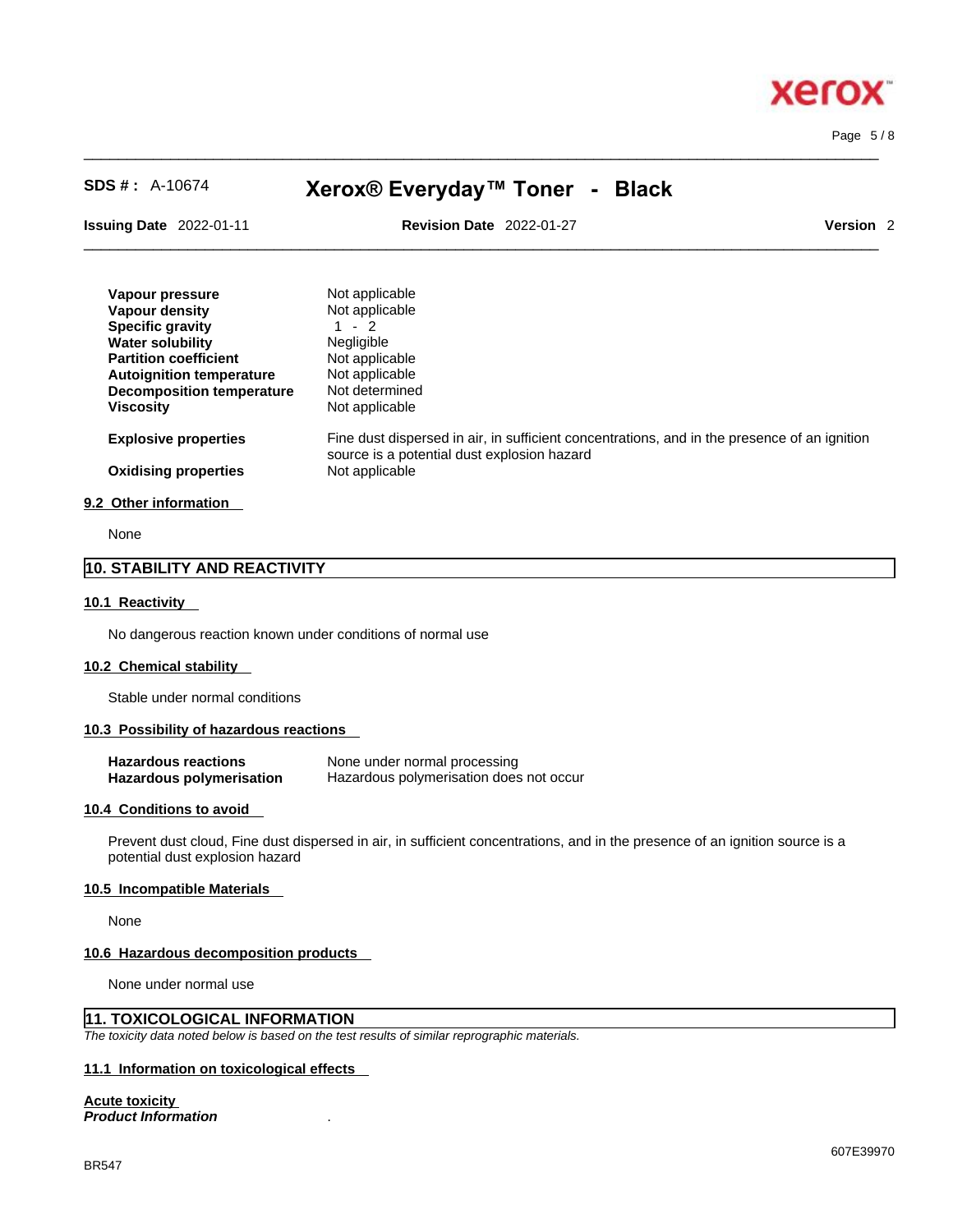$\_$  ,  $\_$  ,  $\_$  ,  $\_$  ,  $\_$  ,  $\_$  ,  $\_$  ,  $\_$  ,  $\_$  ,  $\_$  ,  $\_$  ,  $\_$  ,  $\_$  ,  $\_$  ,  $\_$  ,  $\_$  ,  $\_$  ,  $\_$  ,  $\_$  ,  $\_$  ,  $\_$  ,  $\_$  ,  $\_$  ,  $\_$  ,  $\_$  ,  $\_$  ,  $\_$  ,  $\_$  ,  $\_$  ,  $\_$  ,  $\_$  ,  $\_$  ,  $\_$  ,  $\_$  ,  $\_$  ,  $\_$  ,  $\_$  , **SDS # :** A-10674 **Xerox® Everyday™ Toner - Black Issuing Date** 2022-01-11 **Revision Date** 2022-01-27 **Version** 2 **Irritation** No skin irritation, No eye irritation **Oral LD50** > 5 g/kg (rat) **Dermal LD50** > 5 g/kg (rabbit) **LC50 Inhalation** > 5 mg/L (rat, 4 hr) **Chronic toxicity** *Product Information*  **Chronic effects** No known effects under normal use conditions **Carcinogenicity** See "Other Information" in this section. **Other information** The IARC (International Agency for Research on Cancer) has listed carbon black as "possibly carcinogenic to humans". However, Xerox has concluded that the presence of carbon black in this mixture does not present a health hazard. The IARC classification is based on studies evaluating pure, "free" carbon black. In contrast, toner is a formulation composed of specially prepared polymer and a small amount of carbon black (or other pigment). In the process of making toner, the small amount of carbon black becomes encapsulated within a matrix. Xeroxhas performed extensive testing of toner, including a chronic bioassay (test for potential carcinogenicity). Exposure to toner did not produce evidence of cancer in exposed animals. The results were submitted to regulatory agencies and published extensively. **Other toxic effects** *Product Information*  No sensitisation responses were observed **Mutagenic effects** Not mutagenic in AMES Test **Reproductive toxicity** This product does not contain any known or suspected reproductive hazards **Target organ effects** None known **Other adverse effects** None known<br> **Aspiration Hazard** Not applicable **Aspiration Hazard** 

 $\_$  ,  $\_$  ,  $\_$  ,  $\_$  ,  $\_$  ,  $\_$  ,  $\_$  ,  $\_$  ,  $\_$  ,  $\_$  ,  $\_$  ,  $\_$  ,  $\_$  ,  $\_$  ,  $\_$  ,  $\_$  ,  $\_$  ,  $\_$  ,  $\_$  ,  $\_$  ,  $\_$  ,  $\_$  ,  $\_$  ,  $\_$  ,  $\_$  ,  $\_$  ,  $\_$  ,  $\_$  ,  $\_$  ,  $\_$  ,  $\_$  ,  $\_$  ,  $\_$  ,  $\_$  ,  $\_$  ,  $\_$  ,  $\_$  ,

11.2 Information on other hazards **Endocrine disrupting properties** This product does not contain any known or suspected endocrine disruptors

# **12. ECOLOGICAL INFORMATION**

# **12.1 Toxicity**

On available data, the mixture / preparation is not harmful to aquatic life

# **12.2 Persistence and degradability**

Not readily biodegradable

# **12.3 Bioaccumulative potential**

Bioaccumulation is unlikely

# **12.4 Mobility in soil**

Insoluble in water

# **12.5 Results of PBT and vPvB assessment**

# xero

Page 6 / 8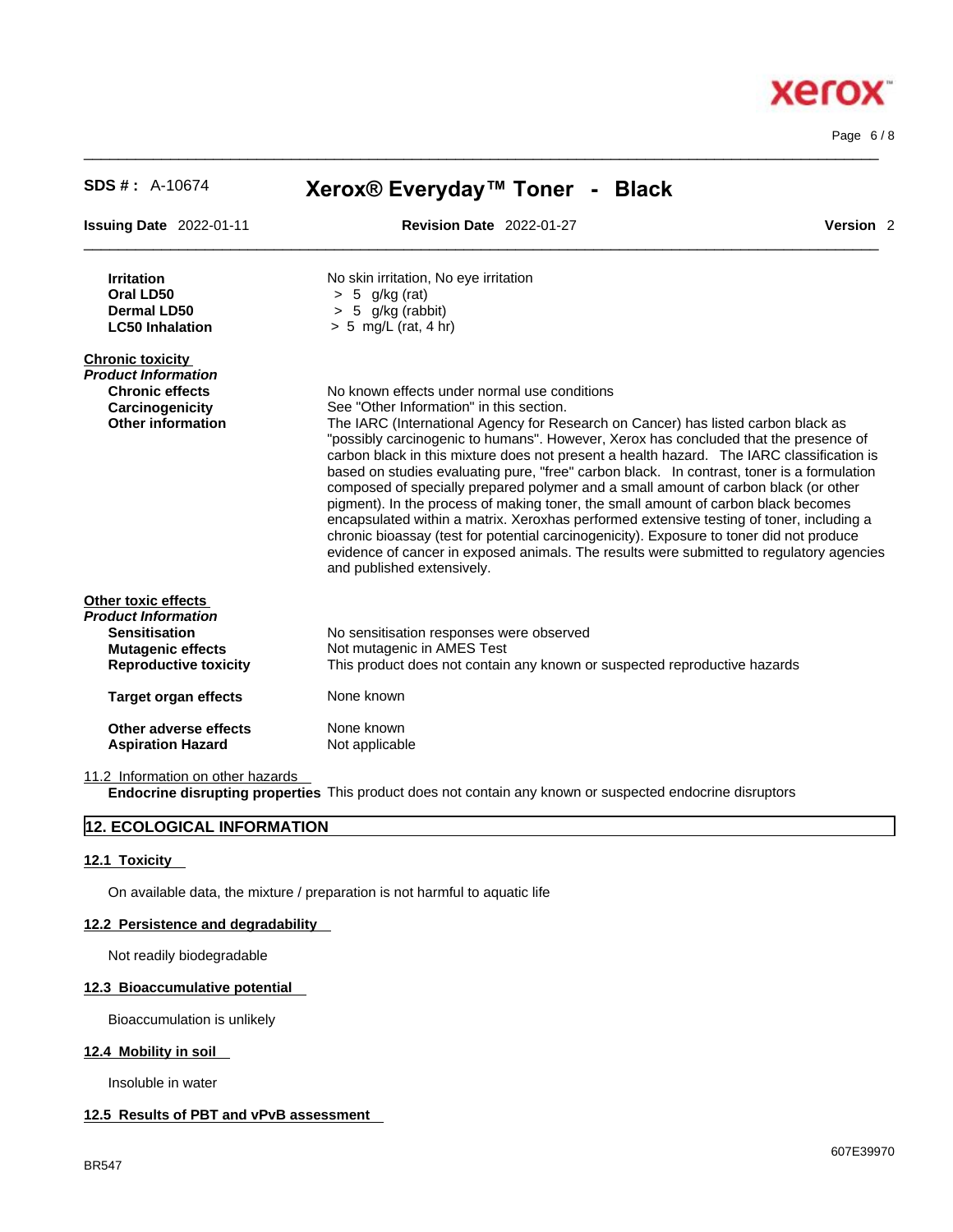$\_$  ,  $\_$  ,  $\_$  ,  $\_$  ,  $\_$  ,  $\_$  ,  $\_$  ,  $\_$  ,  $\_$  ,  $\_$  ,  $\_$  ,  $\_$  ,  $\_$  ,  $\_$  ,  $\_$  ,  $\_$  ,  $\_$  ,  $\_$  ,  $\_$  ,  $\_$  ,  $\_$  ,  $\_$  ,  $\_$  ,  $\_$  ,  $\_$  ,  $\_$  ,  $\_$  ,  $\_$  ,  $\_$  ,  $\_$  ,  $\_$  ,  $\_$  ,  $\_$  ,  $\_$  ,  $\_$  ,  $\_$  ,  $\_$  , Page 7 / 8

xero

# **SDS # :** A-10674 **Xerox® Everyday™ Toner - Black**

**Issuing Date** 2022-01-11 **Revision Date** 2022-01-27 **Version** 2

 $\_$  ,  $\_$  ,  $\_$  ,  $\_$  ,  $\_$  ,  $\_$  ,  $\_$  ,  $\_$  ,  $\_$  ,  $\_$  ,  $\_$  ,  $\_$  ,  $\_$  ,  $\_$  ,  $\_$  ,  $\_$  ,  $\_$  ,  $\_$  ,  $\_$  ,  $\_$  ,  $\_$  ,  $\_$  ,  $\_$  ,  $\_$  ,  $\_$  ,  $\_$  ,  $\_$  ,  $\_$  ,  $\_$  ,  $\_$  ,  $\_$  ,  $\_$  ,  $\_$  ,  $\_$  ,  $\_$  ,  $\_$  ,  $\_$  ,

Not a PBT according to REACH Annex XIII

#### **12.6 Endocrine disrupting properties**

This product does not contain any known or suspected endocrine disruptors

#### **12.7 Other adverse effects**

Although toner is not an aquatic toxin, microplastics may be a physical hazard to aquatic life and should not be allowed to enter drains, sewers, or waterways.

| <b>13. DISPOSAL CONSIDERATIONS</b> |  |
|------------------------------------|--|
|                                    |  |
| 13.1 Waste treatment methods       |  |

| <b>Waste Disposal Method</b>  | Can be landfilled or incinerated, when in compliance with local regulations<br>If incineration is to be carried out, care must be exercised to prevent dust clouds forming. |
|-------------------------------|-----------------------------------------------------------------------------------------------------------------------------------------------------------------------------|
| <b>EWC Waste Disposal No.</b> | 08 03 18                                                                                                                                                                    |
| <b>Other information</b>      | Although toner is not an aquatic toxin, microplastics may be a physical hazard to aquatic life<br>and should not be allowed to enter drains, sewers, or waterways.          |

# **14. TRANSPORT INFORMATION**

#### **14.1 UN/ID No**

Not regulated

#### **14.2 Proper shipping name**

Not regulated

## **14.3 Transport hazard class(es)**

Not classified

#### **14.4 Packing Group**

Not applicable

#### **14.5 Environmental hazards**

Presents little or no hazard to the environment

#### **14.6 Special precautions for users**

No special precautions are needed in handling this material

#### **14.7 Transport in bulk according to MARPOL 73/78 and the IBC Code**